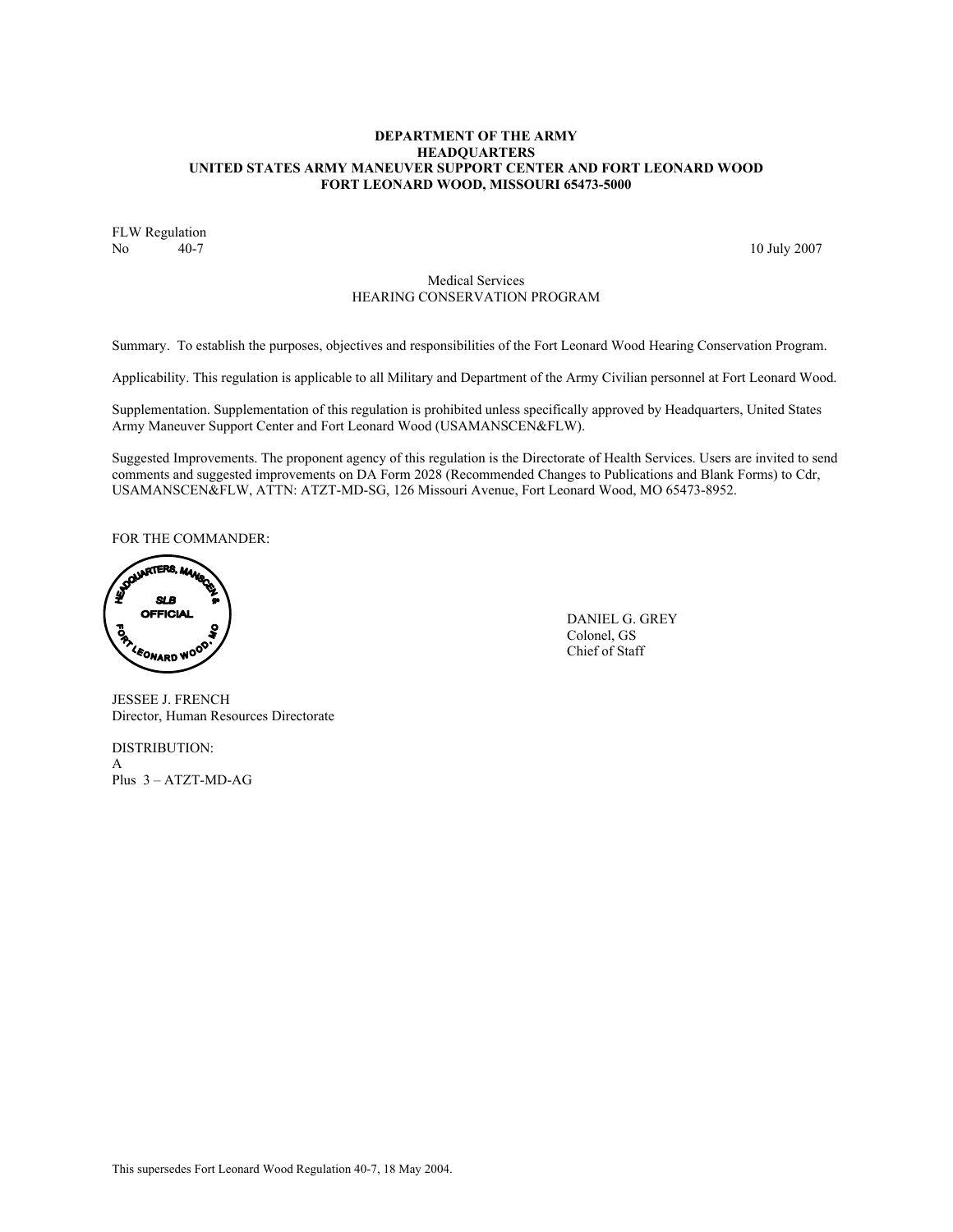| Contents<br>Page |  |
|------------------|--|
|                  |  |
|                  |  |
|                  |  |
|                  |  |
|                  |  |
|                  |  |
|                  |  |
|                  |  |
|                  |  |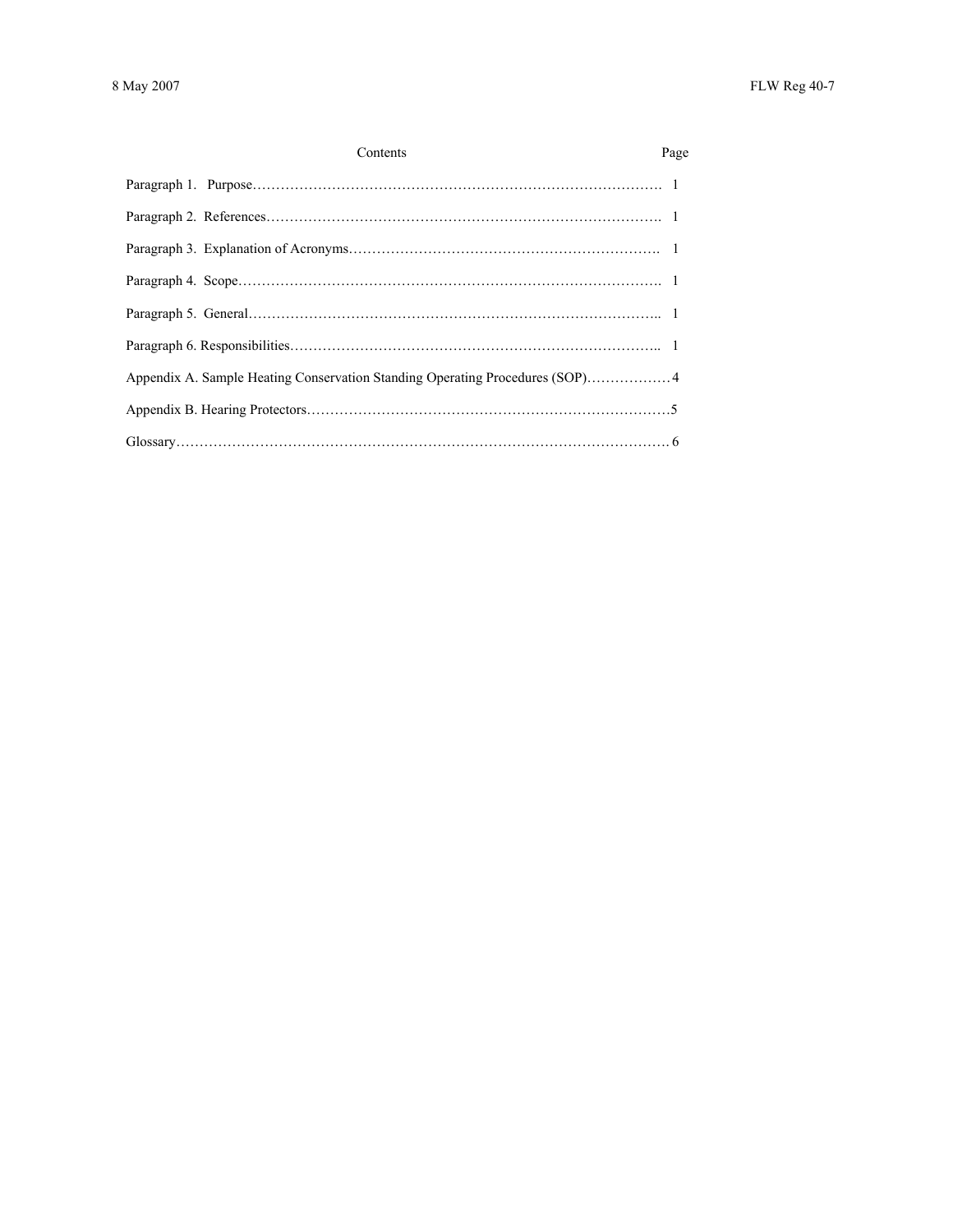1. Purpose. This regulation outlines policies for the control of noise hazards and the prevention of noise-induced hearing loss in personnel of this command.

2. References.

a. Required references.

 (1) Army Regulation (AR) 40-5, Preventive Medicine, 22 July 2005. Cited in paragraph 6a.

 (2) Department of the Army (DA) Pamphlet 40-501, Hearing Conservation, 10 December 1998. Cited in paragraph 6a.

b. Referenced forms.

 (1) DA Form 285, US Army Accident Report, January 1992.

(2) DA Form 3349, Physical Profile, February 2004.

 (3) Department of Defense (DD) Form 2214, Noise Survey, January 2000.

 (4) DD Form 2215, Reference Audiogram, January 2000.

 (5) DD Form 2216, Hearing Conservation Data, January 2000.

3. Explanation of Acronyms. Acronyms and brevity codes used in this regulation are explained in the glossary.

4. Scope. This program covers procedures for -

 a. Identifying noise-hazardous areas and noise-exposed personnel.

b. Posting danger signs.

c. Providing hearing screening and testing.

d. Prescribing acoustical engineering controls.

 e. Providing health education concerning hearing conservation.

f. Providing properly fitted hearing protective devices.

5. General. It is a well-documented fact that exposure to high intensity noises from a wide range of military equipment and machinery can cause permanent hearing loss in personnel without proper hearing protection. Some examples of noise-hazardous equipment include weapons, generators, power tools, tactical vehicles and aircraft. Noise-induced hearing loss affects work and combat efficiency. This hearing loss is permanent and progressive. In most instances, noise-induced hearing loss is preventable. An effective hearing conservation program and command emphasis at all levels will help prevent needless hearing loss.

6. Responsibilities.

 a. The Director of Health Services (DHS) will ensure that medical support is provided to the Installation's Hearing Conservation Program in accordance with (lAW) AR 40-5 and DA Pam 40-501.

 b. Hearing Conservation Program Manager, United States Army Medical Department Activity (USAMEDDAC) will:

 (1) Be appointed on orders as the Hearing Conservation Program Manager (HCPM) to manage the technical aspects of the hearing conservation program.

 (2) Provide hearing testing for authorized personnel routinely exposed to hazardous noise. In this regard, the Hearing Conservation Program Manager will:

 (a) Maintain audiometric testing equipment; perform (DD Form 2215) baseline, (DD Form 2216)periodic and termination hearing test; forward results to the Defense Occupational Environmental Health Readiness System (DOEHRS-HC) Data Repository for inclusion in the Armywide database.

 (b) Provide follow up hearing evaluations for personnel who show significant hearing loss or significant change in hearing. In-depth testing will be performed and appropriate medical referral made, as required.

 (c) When a significant threshold shift occurs, the Chief of Occupation Health, or the Hearing Conservation Program Manager will notify the soldier or the employee, and the employee's supervisor in writing of the decrease in hearing. In the case of civilian employees who desire to submit a compensation claim, they will follow the guidelines outlined in DA PAM 40-501, (section 7-7). For active duty personnel, unit commanders will be notified of significant hearing loss through the DA Form 3349, (Physical Profile) when needed, or a memorandum documenting the Occupational Safety and Health Reportable Hearing Loss. All cases of significant threshold shift for military personnel will be reported to the Chief of Occupational Health, or the Installation Hearing Conservation Program Manager, and Installation Safety Manager as an occupational injury and a DA Form 285 must be completed and signed by the military service member's unit commander.

 (d) Notify the US Army Maneuver Support Center and Fort Leonard Wood (USAMANSCEN&FLW) Safety Office of all personnel who have experienced a significant decrease in hearing.

 (e) Ensure permanent party *active duty* personnel are fitted with preformed earplugs during their annual hearing tests, and refitted as needed thereafter.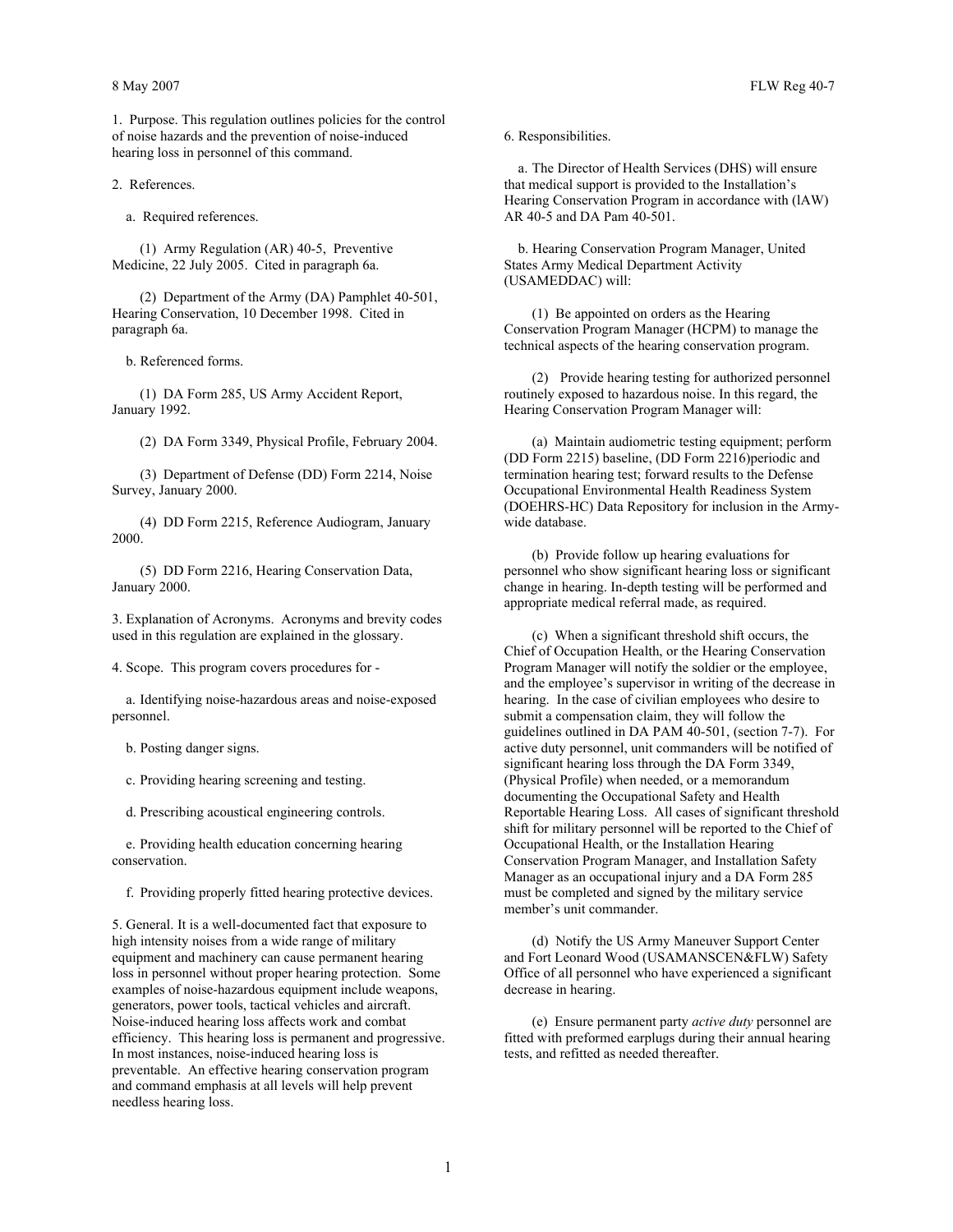(f) Ensure that medically trained personnel fit preformed earplugs and conduct a DD Form 2215 reference hearing test to all new soldiers in training during initial entry medical processing at the 43<sup>rd</sup> AG Reception Battalion. Earplugs and cases will be ordered under a fund cite provided by the 43rd Adjutant General (AG) Battalion.

 (g) Provide health education briefings to promote understanding of the hearing conservation program.

 (h) Evaluate program participation, quality assurance, and program effectiveness and advise USAMEDDAC and USAMANSCEN&FLW command of status.

 (i) Conduct announced and unannounced inspections of noise-hazardous areas.

 c. Chief of Preventive Medicine Division, USAMEDDAC will:

 (1) Perform surveys of all suspected noise-hazardous areas at least once and within 30 days *notification* of any change in operations affecting noise levels. Document noise survey results on DD Form 2214 or an Industrial Hygiene (IH) memorandum noting the inspection.

 (2) Maintain a current inventory of noise-hazardous areas and noise-exposed personnel.

 d. The Director, USAMANSCEN&FLW Safety Office will:

 (1) Coordinate with DHS to identify noise-hazardous areas and ensure proper posting of areas with safety danger signs in accordance with Code of Federal Regulations (CFR) 1910 and 1926.

 (2) Include hearing conservation as an item of interest on installation safety checks/surveys.

 (3) Include noise-hazardous abatement projects in the hazard abatement plan.

 (4) Coordinate with Civilian Personnel Advisory Center (CPAC) to identify civilian positions, which are required to wear personal protective equipment.

 (5) Conduct an evaluation of work practices where employees or military personnel have experienced a hearing loss.

 (6) Include hearing loss in accident and injury statistics.

e. The Director of CPAC will:

 (1) Ensure occupational health is included on the inprocessing and out-processing checklist for new, transferring and terminating personnel. (This alerts USAMEDDAC of the audiometric evaluations required for these personnel).

 (2) Inform the DHS and USAMANSCEN Safety Office of all workers compensation claims for hearing loss.

f. The Director of Public Works will:

 (1) Maintain danger signs. The Directorate of Public Works (DPW) will provide the danger signs.

 (2) Whenever feasible, implement acoustical engineering control measures to reduce hazardous noise levels.

g. Commanders/Directors will:

 (1) Ensure all service members wear hearing protective devices on the ranges.

 (2) Provide reinforcement instruction to service members concerning the proper wear of earplugs prior to hazardous noise exposure.

 (3) Monitor earplugs to help prevent loss. Preformed hearing protection can only be issued by medically trained personnel.

 (4) Appoint a Unit Hearing Conservation Officer (HCO) and ensure this individual:

 (a) Inspects earmuffs and aviator helmets, at least semiannually, to ensure they are in good condition and replaced, as needed.

 (b) Requisitions disposable earplugs (NSN: 6515-00- 137-6345) for use by visitors and unit personnel who do not otherwise have preformed earplugs. (Note: Disposable earplugs and earmuffs must be ordered through unit supply channels.)

 (c) Maintains log of unit personnel who have/have not received annual hearing test.

 (5) Prepare a unit hearing conservation Standard Operating Procedures (SOP) chapter as part of the unit Safety SOP. Sample of a unit SOP is found at appendix A.

 (6) Notify Preventive Medicine Division of the USAMEDDAC of any suspected hazardous noise in their areas.

 (7) Ensure personnel exposed to hazardous noise levels while under their supervision:

 (a) Are issued approved hearing protectors at no charge. (Preformed earplugs will be fitted under supervision of the trained medical personnel. A listing of universal size hearing protectors that may be ordered by units is provided in appendix B.)

 (b) Are provided and attend annual hearing conservation health education briefings.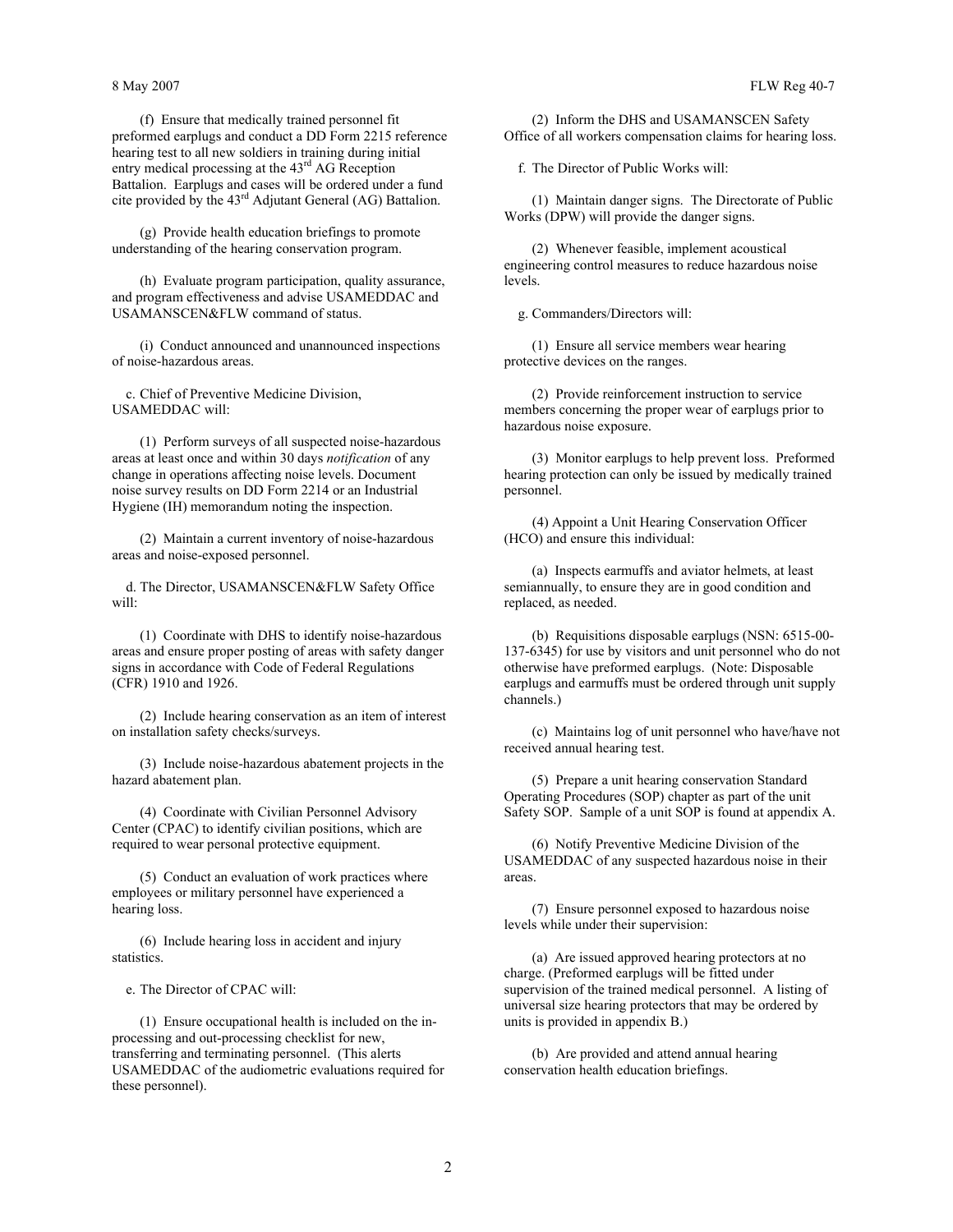(c) Wear approved hearing protectors when exposed to hazardous noise.

(d) Report for annual and termination hearing tests.

 (8) Ensure noise-hazardous areas and equipment are marked with proper danger signs and decals.

 (9) Refer personnel with hearing problems or complaints associated with hearing protection to the Audiology Section, USAMEDDAC.

 (10) Initiate disciplinary action for non-compliance with hearing conservation safety measures, when necessary.

 (11) Report to CPAC for inclusion in civilian job descriptions the need to wear personal protective equipment.

 (12) Include the following statements, where applicable, in the performance standards of civilian supervisors:

 (a) Enforce the use of personal protective equipment by their subordinates.

 (b) Ensure employees report for mandatory medical examinations.

 h. Commander, 43rd Adjutant General (AG) Reception Battalion will:

 (1) Ensure time for earplug fitting is included in the medical in processing of all basic training receptees.

 (2) Ensure cadre checks that all soldiers in training have preformed earplugs and cases, and a DD Form 2215 completed in their medical record prior to shipping to basic training units.

 i. Commandant, Drill Sergeant School will ensure a onehour block of hearing conservation instruction is provided in the Drill Sergeant School training program.

 j All military and civilian personnel working in noisehazardous areas will:

 (1) Wear properly fitted hearing protection when exposed to hazardous noise.

 (2) Report for all scheduled medical examinations and health education briefings concerning hearing conservation.

 (3) Report any hearing problems or difficulties associated with hearing protectors to supervisors.

 (4) Comply with recommendations of medical and safety personnel regarding hearing conservation.

 (5) Wear noise dosimeters to evaluate noise exposure when requested.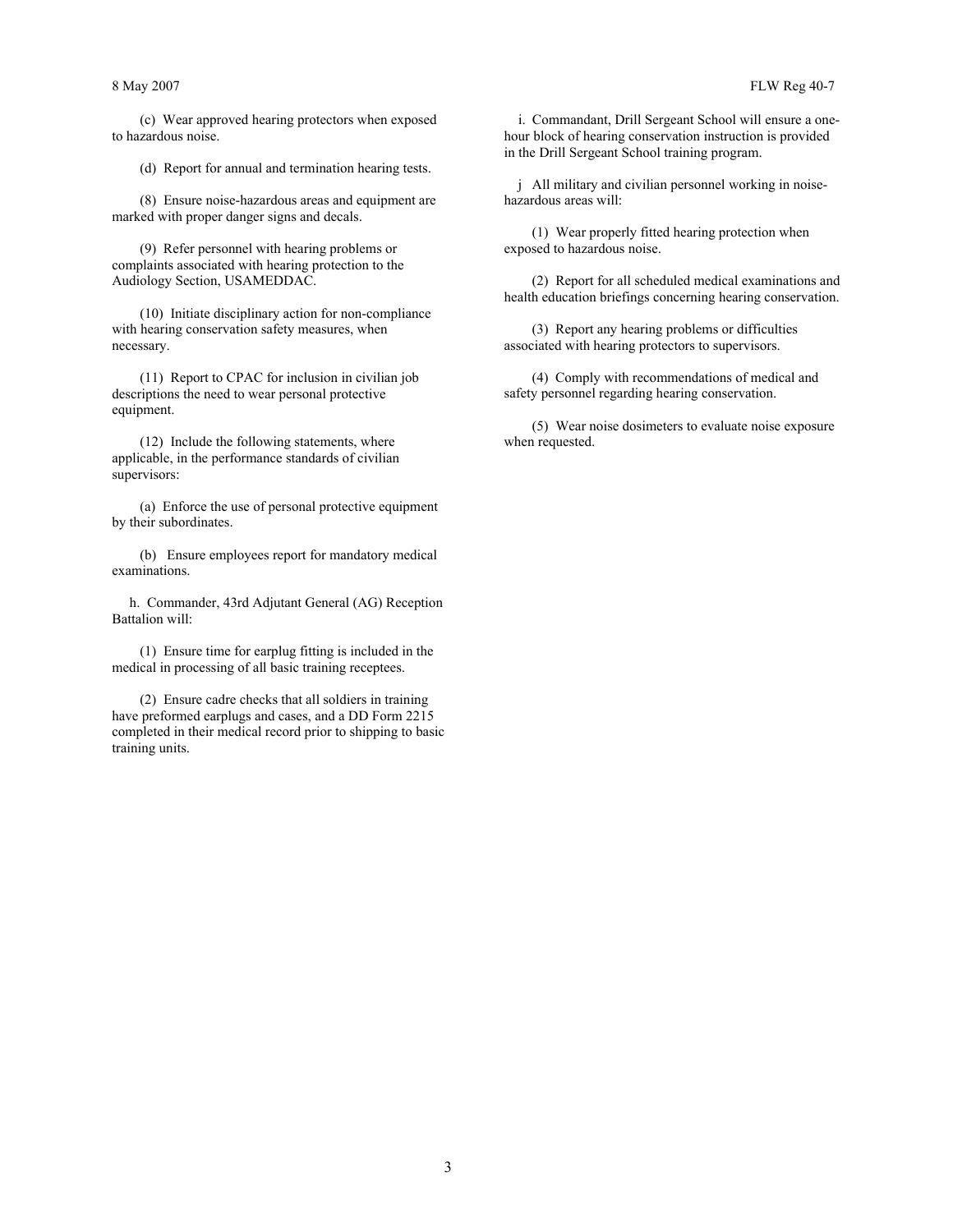### APPENDIX A SAMPLE HEARING CONSERVATION SOP

Note: This SOP is a sample and contains suggestions for your unit SOP. It should not be copied and adopted as your SOP. Unit SOP should be written to conform to your unit.

Office Symbol Date

MEMORANDUM FOR Unit Personnel

SUBJECT: Standing Operating Procedures for Hearing Conservation

1. Purpose. To assist in the organization and conduct of an efficient Hearing Conservation Program for this unit and to set forth appropriate surveillance procedures unique to this unit. Furthermore, provide, in writing, identification of a responsible action officer.

2. Reference. FLW 40-7, Hearing Conservation Program, 10 July 2007.

3. Applicability. This unit's responsibility includes all personnel assigned or attached to accomplish the unit's mission. It includes all training and work areas in which those personnel are employed.

4. Responsibility. Unit commanders are responsible for organizing effective Hearing Conservation Programs with the assistance of medical staff. The responsibilities of all personnel involved in the Hearing Conservation Program be listed to ensure their participation in the program. The following unit personnel will be included in the responsibilities paragraph:

a. Unit commander.

b. Unit Hearing Conservation Officer and/or noncommissioned officer.

- c. Unit officers and noncommissioned officers.
- d. Individual soldiers assigned to the unit.

5. Noise Hazard Evaluation. A noise hazard evaluation will be performed when noise source is thought to be hazardous to hearing. Requests for noise hazard evaluation will be directed to Industrial Hygiene Section, Preventive Medicine Division, US Army Medical Department Activity.

(Signature Block)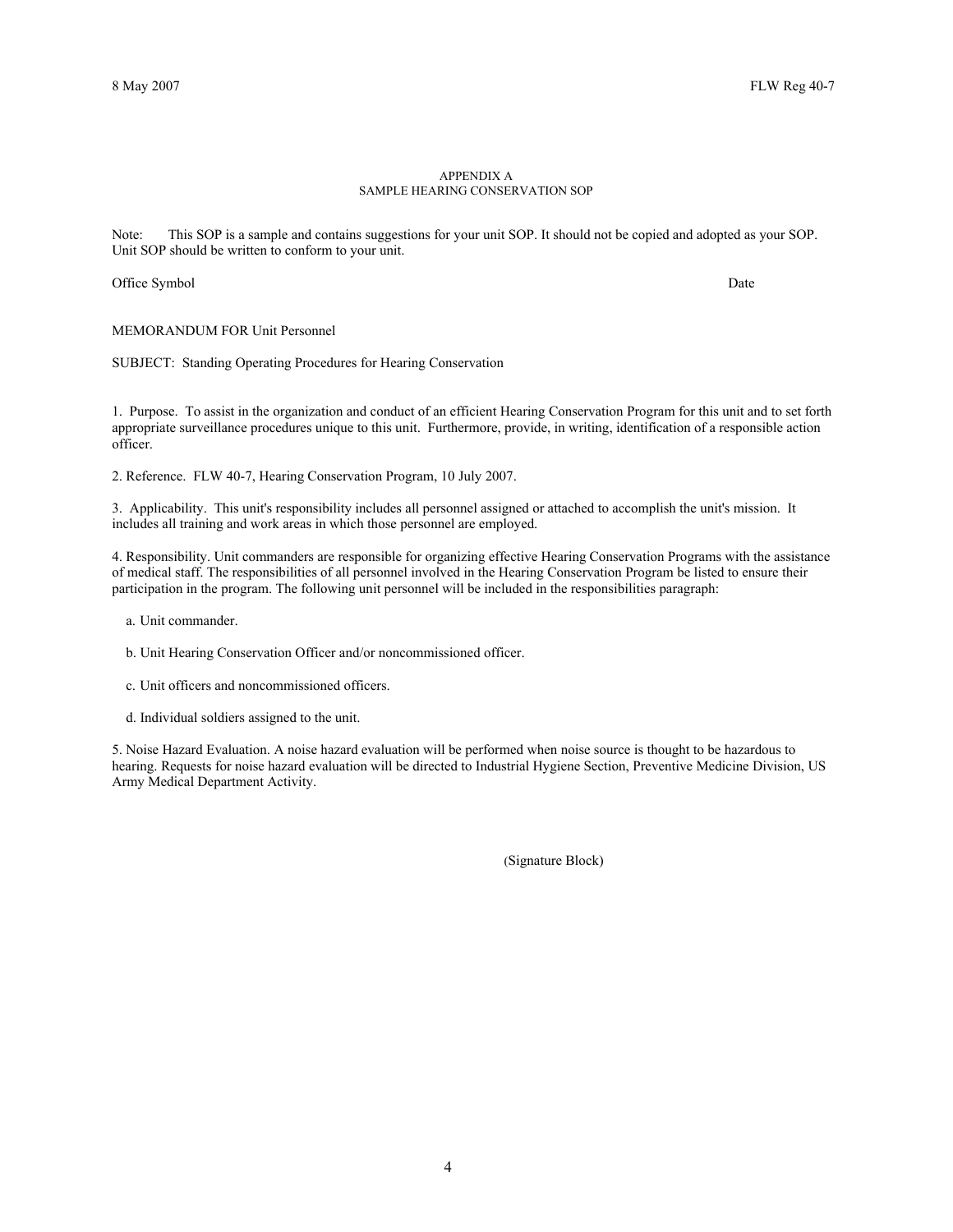### APPENDIX B HEARING PROTECTORS

## Hearing Protectors\* - Requisition Information

| Type of Protectors                                                                   | <b>Requisition Publication</b> | Nomenclature                                                                            | National Stock Number                                                                                                                        | <b>Available Sizes</b>                                                       |
|--------------------------------------------------------------------------------------|--------------------------------|-----------------------------------------------------------------------------------------|----------------------------------------------------------------------------------------------------------------------------------------------|------------------------------------------------------------------------------|
| Disposal (Foam Earplugs)                                                             | A and B                        | Earplug, Hearing<br>protection, Green/Orange<br>400s                                    | NSN 6515-00-137-6345                                                                                                                         | Not applicable                                                               |
| CAE are available for<br>purchase at a government<br>rate through Brock Sales<br>Co. |                                | Combat Arms Earplug                                                                     | 6515-01-466-2710<br>(double ended)<br>6165-01-512-6072<br>(single ended)                                                                     | Not applicable<br>Not applicable                                             |
| Ear muffs                                                                            | $\overline{C}$                 | Aural protector, Sound<br>Type II<br>Replacement seal, dome<br>Replacement filter, dome | NSN 4240-00-022-2946<br>NSN4240-00-979-4040<br>NSN5965-00674-5379                                                                            | Not applicable<br>Not applicable<br>Not applicable                           |
| Ear canal caps**                                                                     | A and B                        | Ear canal caps, Hearing<br>protection                                                   | NSN 6515-00-392-0726<br>NSN 6515-00-181-8068                                                                                                 | Not applicable<br>Not applicable                                             |
| Helmet                                                                               | C and D                        | Helmet, flyers, crash type<br>$(HGU-56/P)$                                              | NSN 8415-01-394-8032<br>NSN 8415-01-394-8033<br>NSN 8415-01-394-8036<br>NSN 8415-01-394-8034<br>NSN 8415-01-394-8035<br>NSN 8415-01-394-6474 | Extra, extra small<br>Extra small<br>Small<br>Medium<br>Large<br>Extra Large |
|                                                                                      |                                | Helmet, combat vehicle<br>crewman (DH-132)                                              | NSN 8415-00-094-2679<br>NSN 8415-00-094-2691<br>NSN 8415-00-094-2684                                                                         | Small<br>Medium<br>Large                                                     |
|                                                                                      |                                | CVC headset (Helmet<br>liner for Vehicular<br>Intercommunication<br>System)             | NSN 5965-01-397-7542<br>NSN 5956-01-398-1551<br>NSN 5965-01-397-7544                                                                         | Small<br>Medium<br>Large                                                     |
| Headsets***                                                                          | $\overline{C}$                 | Noise attenuating headset<br>with microphone                                            | NSN 5965-00-168-9624                                                                                                                         | Not applicable                                                               |
|                                                                                      |                                |                                                                                         |                                                                                                                                              |                                                                              |

\*The Office of Surgeon General has approved these hearing protectors for use by Department of Army personnel. Authority for purchase and issue is AR 385-10, paragraph 6-2.

\*\* A = Federal Supply Catalog C-8515-1L

B = Common Table of Allowances 8-100

 $C =$  Army Master Data File

 $D =$  Supply Bulleting 700-20

\*\*\*Consultation with the MEDDAC Audiologist should be made before purchasing this type of hearing protector.

\*\*\*Consultation with the USAMEDDAC Audiologist should be made before purchasing this type of hearing protector.